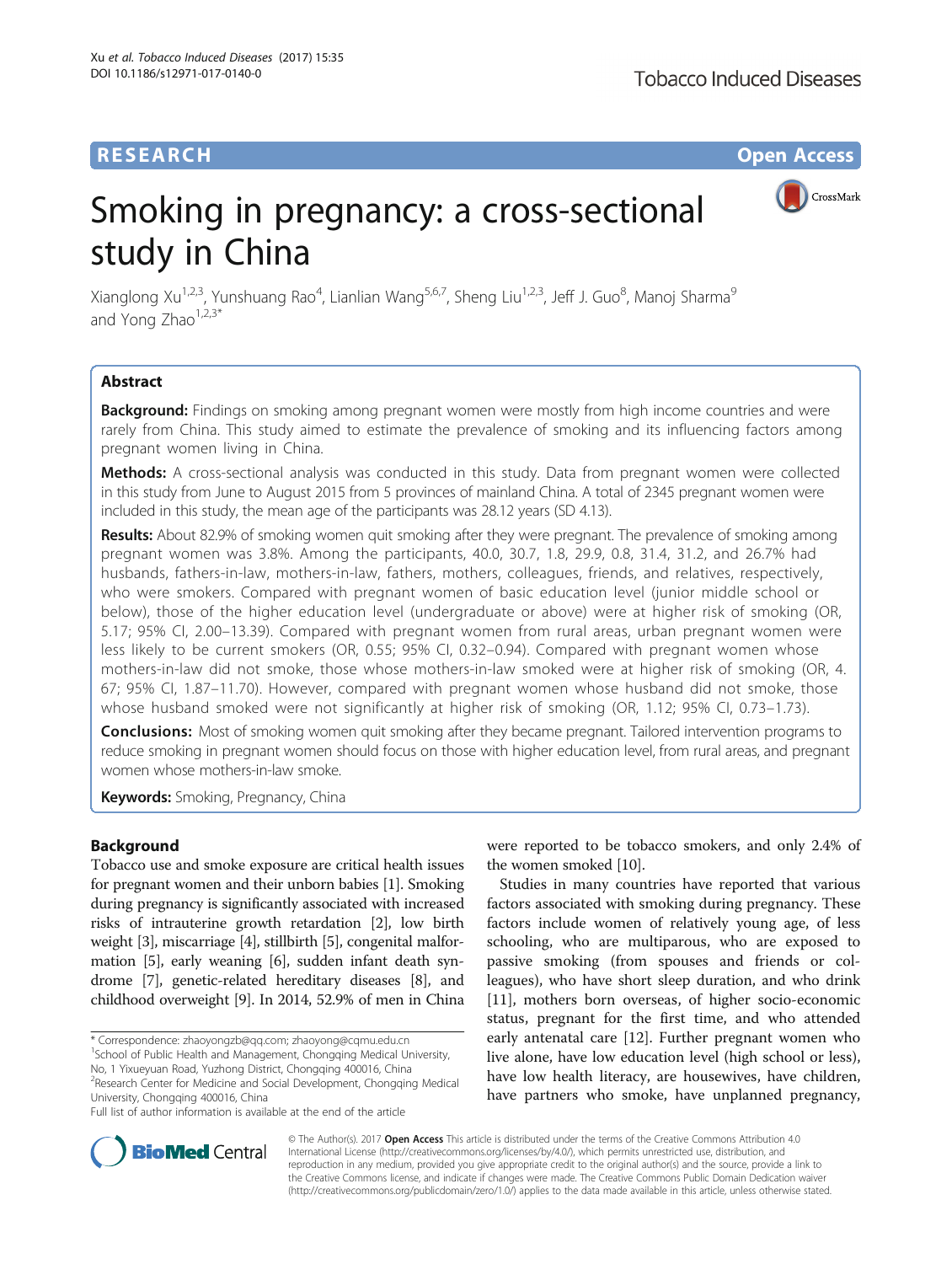and do not take folic acid [[13\]](#page-7-0), have personal stress and complicated personal situation [\[14\]](#page-7-0), low social support [[15\]](#page-7-0), and belong to low income socio-economic status [[16\]](#page-7-0) are also associated with greater risk for smoking.

However, findings on smoking among pregnant women were mostly from high income countries and rarely from China. The factors associated with the smoking behavior of pregnant women in China have not been sufficiently clarified. The proximal and distal psychological risk factors of smoking behavior and intervention vary based on the cultural context [\[17, 18\]](#page-7-0). Clarifying the factors that affect smoking during pregnancy is necessary to reduce smoking during pregnancy in China, and many other countries with similar socio-cultural norms. This study aims to examine the smoking behavior of pregnant women, as influenced by demographic and socio-economic characteristics and peer influence.

## Methods

#### Study design

This multi-city cross-sectional study design and methods have been reported previously [[19](#page-7-0)]. In brief, all the pregnant women visiting 16 hospitals in Chongqing, Chengdu, Zunyi, Liaocheng, and Tianjin, were invited between June and August 2015. Chongqing, Chengdu, and Zunyi are located in south of China; Liaocheng and Tianjin are located in the north of China. Participants were those pregnant women who want to get examined in obstetrics clinic. In total, 2345women participated in the study with a response rate of 97.76% (2400/2455).

## **Questionnaire**

Demographic data included age (18–25 years old/26– 35 years old/36–45 years old), residence (urban/rural), per capita income of the family (<4500¥/4500¥ to 9000 ¥/>9000¥), only child (Yes/No), husband is the only child (Yes/ No), marital status (unmarried / married/ remarried/ divorced or widowed), occupation (rural migrant workers/urban and rural unemployed, unemployed/ Industrial workers of non-agricultural registered permanent residence/individual business/business services staff/ civil servants/ senior manager and middle-level manager in large and medium enterprise/ private entrepreneur/ professionals/ clerks/ students/ others), and hospital level (Level 3A hospital/Level 2 A hospitals/Level 2B hospitals and below), nationality (Han nationality/Minority). Pregnancy was divided into three trimesters. Education level was categorized as ≤ primary school, junior middle school (basic education),  $\ge$  senior high school (including vocational/technical secondary school and junior college), secondary education, and  $\ge$  senior college and university (higher education).

In the multivariate analysis for factors that affect smoking among pregnant women, employment status was categorized as non-manual (individual business/ civil servants/senior manager and middle-level manager in large and medium enterprise/private entrepreneur/ professionals/clerk/students), manual (rural migrant workers/industrial workers of non-agricultural registered permanent residence/business services staff), unemployed, and others [\[20](#page-7-0)].

#### Smoking status

Husband, father-in-law, mother-in-law, father, mother, colleague, friend, relative were divided into smokers and nonsmokers. Colleague (at least one person defined as a smoker); Friend (at least one person defined as a smoker); Relative (at least one person defined as a smoker); currently smoking (defined as those who smoke during pregnancy).

#### Statistical analyses

The characteristics of the participants were summarized using frequencies and percentages and presented using descriptive analysis. Univariate logistic regression analysis and multivariable logistic regression analysis was utilized to probe factors affecting smoking among pregnant women. Factors were considered in the multivariate logistic regression modeling of factors that affect smoking among pregnant women: parity, education level, residence, career, trimester of pregnancy, smoking status of husband, smoking status of father-in-law, and smoking status of mother-in-law. Multivariate model was statistically significant in the model coefficient test ( $p < 0.05$ ), and reached a good fit in Hosmer and Lemeshow test ( $p = 0.9688$ ). All statistics were performed using a two-sided test, and statistical significance was considered at  $p < 0.05$ . Data analyses were performed using statistical software (SAS version 9.1.3; SAS Institute, Cary, NC, USA).

## Results

#### Characteristics of participants

A total of 2345 pregnant women were included in this study, including 1755 [74.84%] pregnant women of first pregnancy. The mean age of the participants was 28.12 years (SD 4.13). 164 (6.99%) women smoked prior to pregnancy among those smokers, 136(82.9%) quitted smoking after they were pregnant. Overall, the prevalence of smoking was 90 [3.8%] (74.4 and 25.6% women of first and second pregnancies, respectively). (Please see Table [1](#page-2-0)).

## Univariate logistic regression model for identifying factors that affect smoking in pregnancy

Univariate logistic regression model for identifying factors affect smoking among pregnant women (Please see Table [2](#page-4-0)). Compared with pregnant women of basic education level (junior middle school or below), those of higher education level (senior college and university or above) were at higher risk of smoking (OR, 3.88; 95% CI,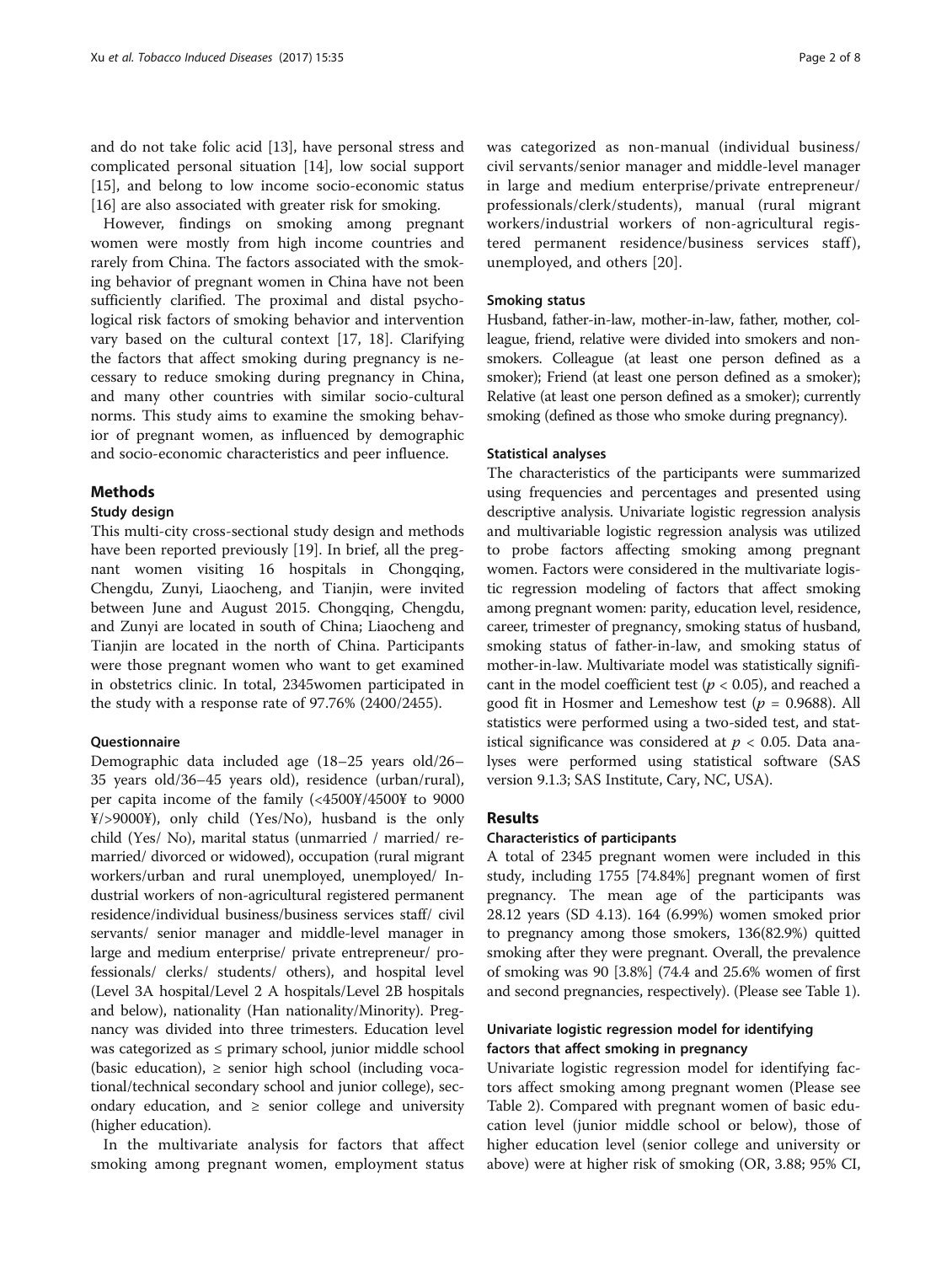<span id="page-2-0"></span>Table 1 Characteristics of pregnant women, China, 2015 (n, %)

| Variable                                                              | All participants | Smoker     | Non-smoker |
|-----------------------------------------------------------------------|------------------|------------|------------|
| Hospital level                                                        |                  |            |            |
| Level 3A hospital                                                     | 1824(77.8)       | 1752(77.7) | 72(80.0)   |
| Level 2 A hospitals                                                   | 311(13.3)        | 301(13.4)  | 10(11.1)   |
| Level 2B hospitals and below                                          | 210(9.0)         | 202(8.9)   | 8(8.9)     |
| Parity                                                                |                  |            |            |
| Pregnant women in their first pregnancy                               | 1755(74.8)       | 67(74.4)   | 1688(74.9) |
| Pregnant women s in their second pregnancy                            | 590(25.2)        | 23(25.6)   | 567(25.1)  |
| Nationality                                                           |                  |            |            |
| Han nationality                                                       | 2252(96.0)       | 88(97.8)   | 2164(96.0) |
| Minority                                                              | 93(4.0)          | 2(2.2)     | 91(4.0)    |
| Single-child                                                          |                  |            |            |
| Yes                                                                   | 1046(44.6)       | 36(40.0)   | 1010(44.8) |
| No                                                                    | 1299(55.4)       | 54(60.0)   | 1245(55.2) |
| Husband was single-child                                              |                  |            |            |
| Yes                                                                   | 1173(50.0)       | 43(47.8)   | 1130(50.1) |
| No                                                                    | 1172(50.0)       | 47(52.2)   | 1125(49.9) |
| Marital status                                                        |                  |            |            |
| Unmarried                                                             | 49(2.1)          | 4(4.4)     | 45(2.0)    |
| Married                                                               | 2205(94.0)       | 81(90.0)   | 2124(94.2) |
| Remarried                                                             | 70(3.0)          | 4(4.4)     | 66(2.9)    |
| Divorced or Widowed                                                   | 21(0.9)          | 1(1.2)     | 20(0.9)    |
| Education level                                                       |                  |            |            |
| Basic education                                                       | 402(17.1)        | 5(5.6)     | 397(17.6)  |
| Secondary education                                                   | 354(15.1)        | 11(12.2)   | 343(15.2)  |
| Higher education                                                      | 1589(67.8)       | 74(82.2)   | 1515(67.2) |
| Residence                                                             |                  |            |            |
| Urban                                                                 | 1880(80.2)       | 69(76.7)   | 1811(80.3) |
| Rural                                                                 | 465(19.8)        | 21(23.3)   | 444(19.7)  |
| The per capita income of the family                                   |                  |            |            |
| $<$ 4500¥                                                             | 611(26.0)        | 25(27.8)   | 586(26.0)  |
| 4500¥ to 9000 ¥                                                       | 989(42.2)        | 33(36.7)   | 956(42.4)  |
| $>9000$ ¥                                                             | 745(31.8)        | 32(35.5)   | 713(31.6)  |
| Trimester of pregnancy                                                |                  |            |            |
| First trimester                                                       | 293(12.5)        | 14(15.6)   | 279(12.4)  |
| Second trimester                                                      | 701(29.9)        | 30(33.3)   | 671(29.8)  |
| Third trimester                                                       | 1351(57.6)       | 46(51.1)   | 1305(57.8) |
| Age                                                                   |                  |            |            |
| 18-25 years old                                                       | 624 (26.6)       | 19(21.1)   | 605(26.8)  |
| 26-35 years old                                                       | 1595(68.0)       | 67(74.4)   | 1528(67.8) |
| 36-45 years old                                                       | 126(5.4)         | 4(4.5)     | 122(5.4)   |
| Occupation                                                            |                  |            |            |
| Rural migrant workers                                                 | 118(5.0)         | 2(2.2)     | 116(5.1)   |
| Urban and rural unemployed                                            | 553(23.6)        | 18(20.0)   | 535(23.7)  |
| Industrial workers of Non-agricultural registered permanent residence | 50(2.1)          | 3(3.3)     | 47(2.1)    |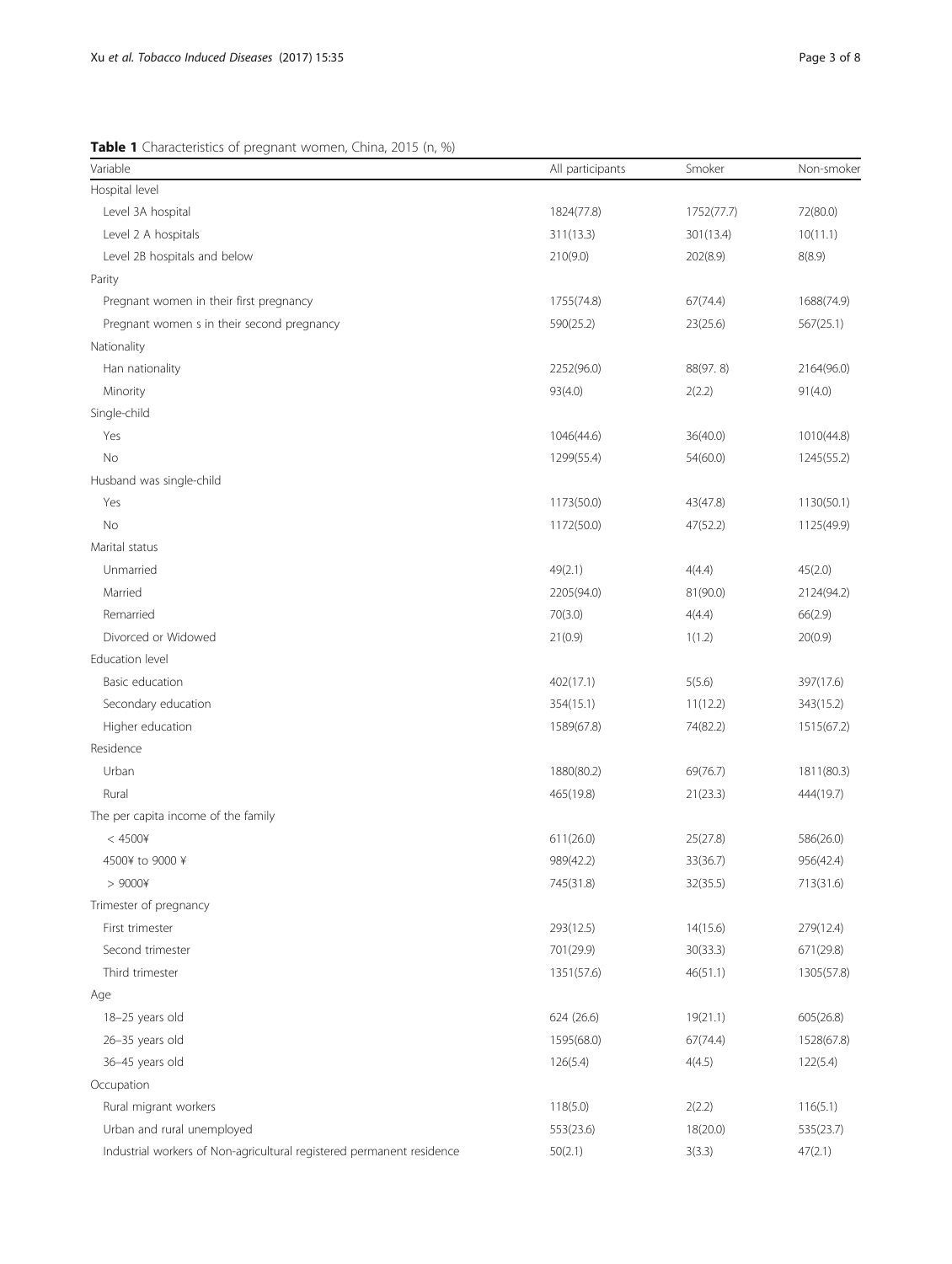Table 1 Characteristics of pregnant women, China, 2015 (n, %) (Continued)

| Individual business                                                    | 199(8.5)   | 9(10.0)  | 190(8.4)   |
|------------------------------------------------------------------------|------------|----------|------------|
| Business services staff                                                | 155(6.6)   | 10(11.1) | 145(6.4)   |
| Civil servants                                                         | 398(17.0)  | 16(17.8) | 382(17.0)  |
| Senior manager and Middle-level manager in large and medium enterprise | 96(4.1)    | 4(4.5)   | 92(4.1)    |
| Private entrepreneur                                                   | 87(3.7)    | 2(2.2)   | 85(3.8)    |
| Professionals                                                          | 244(10.4)  | 9(10.0)  | 235(10.4)  |
| Clerk                                                                  | 139(5.9)   | 5(5.6)   | 134(5.9)   |
| Students                                                               | 15(0.6)    | O(0.0)   | 15(0.7)    |
| Other                                                                  | 291(12.4)  | 12(13.3) | 279(12.4)  |
| Smoking status of peers of pregnant women                              |            |          |            |
| Husband                                                                |            |          |            |
| Smoker                                                                 | 939(40.0)  | 38(42.2) | 901(40.0)  |
| Non-smoker                                                             | 1406(60.0) | 52(57.8) | 1354(60.0) |
| Father-in-law                                                          |            |          |            |
| Smoker                                                                 | 719(30.7)  | 26(28.9) | 693(30.7)  |
| Non-smoker                                                             | 1626(69.3) | 64(71.1) | 1562(69.3) |
| Mother-in-law                                                          |            |          |            |
| Smoker                                                                 | 42(1.8)    | 6(0.3)   | 36(1.6)    |
| Non-smoker                                                             | 2303(98.2) | 36(1.6)  | 2219(98.4) |
| Father                                                                 |            |          |            |
| Smoker                                                                 | 700(29.8)  | 27(30)   | 673(29.8)  |
| Non-smoker                                                             | 1645(70.2) | 63(70)   | 1582(70.2) |
| Mother                                                                 |            |          |            |
| Smoker                                                                 | 18(0.8)    | 1(1.1)   | 17(0.7)    |
| Non-smoker                                                             | 2327(99.2) | 89(98.9) | 2238(99.3) |
| Colleague                                                              |            |          |            |
| Smoker                                                                 | 736(31.4)  | 24(26.7) | 712(31.6)  |
| Non-smoker                                                             | 1609(68.6) | 66(73.3) | 1543(68.4) |
| Friend                                                                 |            |          |            |
| Smoker                                                                 | 732(31.2)  | 26(28.9) | 706(31.3)  |
| Non-smoker                                                             | 1613(68.8) | 64(71.1) | 1549(68.7) |
| Relative                                                               |            |          |            |
| Smoker                                                                 | 625(26.6)  | 21(23.3) | 604(26.8)  |
| Non-smoker                                                             | 1720(73.4) | 69(76.7) | 1651(73.2) |

1.56–9.66). Compared with pregnant women whose mothers-in-law did not smoke, those whose mothers-inlaw smoked were at higher risk of smoking (OR, 4.40; 95% CI, 1.81–10.74).

# Multivariable logistic regression model for identifying factors that affect smoking among pregnant women

Multivariate logistic regression model for identifying factors affect smoking among pregnant women (Please see Table [3](#page-5-0)). Compared with pregnant women of basic education level (junior middle school or below), those of higher education level (senior college and university or above) were at higher risk of smoking (OR, 5.17; 95% CI, 2.00–13.39). Compared with pregnant women from rural areas, urban pregnant women were less likely to be current smokers (OR, 0.55; 95% CI, 0.32–0.94). Compared with pregnant women whose mothers-in-law did not smoke, those whose mothers-in-law smoked were at higher risk of smoking (OR, 4.67; 95% CI, 1.87–11.70). However, compared with pregnant women whose husband did not smoke, those whose husband smoked were not significantly in higher risk of smoking (OR, 1.12; 95% CI, 0.73, 1.73). Pregnant women in their second pregnancy were not significantly in the prevalence of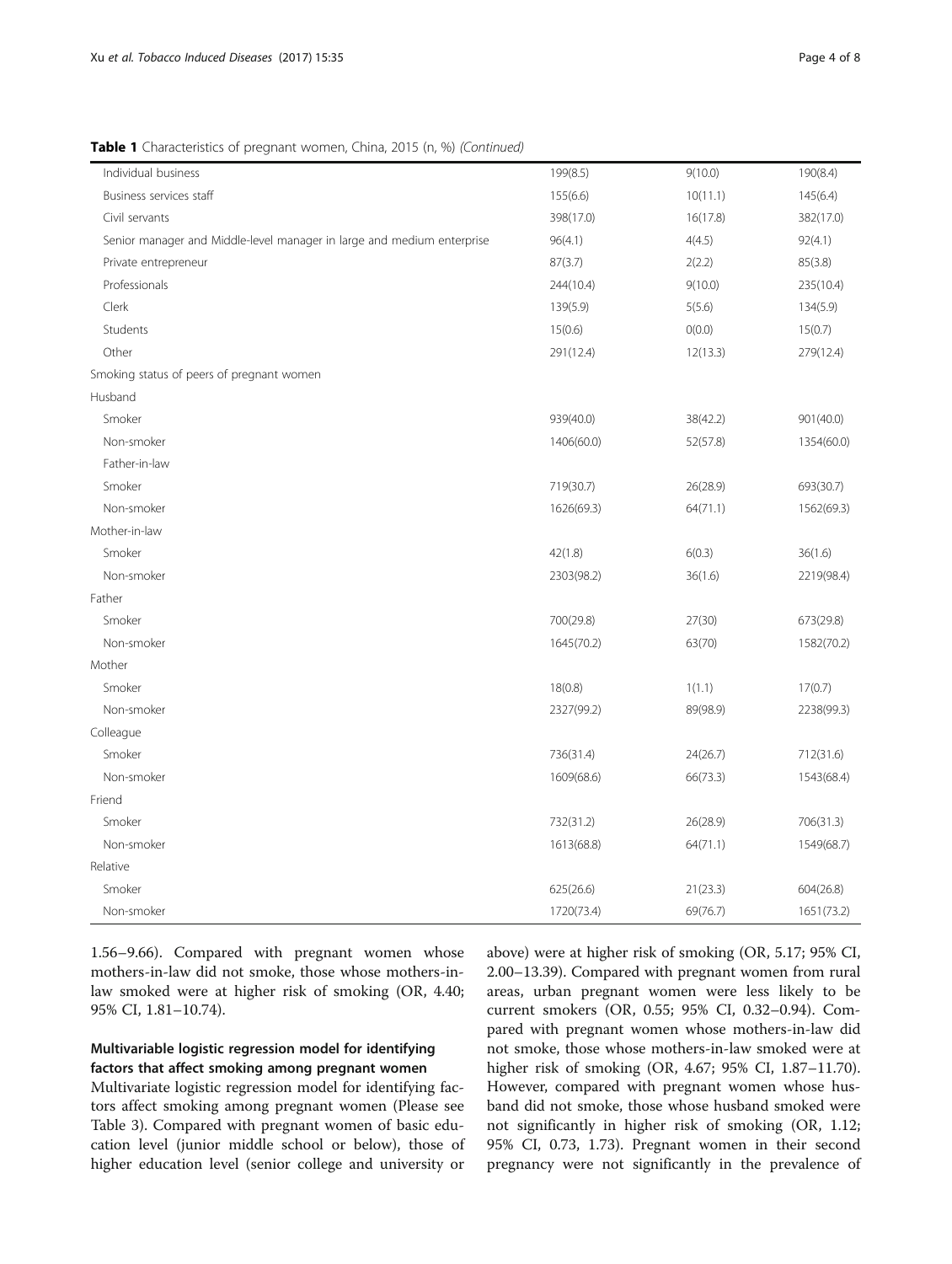<span id="page-4-0"></span>Table 2 Univariate logistic regression analysis for factors that affect smoking among pregnant women, China, 2015

| Variable                                                                                | OR(95%CI)        | $p$ -value |
|-----------------------------------------------------------------------------------------|------------------|------------|
| Hospital level                                                                          |                  |            |
| Level 2 A hospitals vs. Level 2B hospitals and below                                    | 1.04(0.49,2.19)  | 0.923      |
| Level 3A hospital vs. Level 2B hospitals and below                                      | 0.84(0.33, 2.16) | 0.716      |
| Parity                                                                                  |                  |            |
| Pregnant women in their second pregnancy vs.<br>Pregnant women in their first pregnancy | 1.02(0.63, 1.66) | 0.929      |
| Nationality                                                                             |                  |            |
| Minority vs. Han nationality                                                            | 0.54(0.13, 2.23) | 0.395      |
| Single-child                                                                            |                  |            |
| Yes vs. No                                                                              | 0.82(0.54, 1.26) | 0.371      |
| Husband was single-child                                                                |                  |            |
| Yes vs. No                                                                              | 0.91(0.60, 1.39) | 0.664      |
| Marital status                                                                          |                  |            |
| Unmarried vs. Married                                                                   | 2.33(0.82,6.64)  | 0.112      |
| Remarried vs. Married                                                                   | 1.59(0.57,4.47)  | 0.380      |
| Divorced or Widowed vs. Married                                                         | 1.31(0.17,9.89)  | 0.793      |
| Education level                                                                         |                  |            |
| Secondary education vs. Basic education                                                 | 2.55(0.88,7.40)  | 0.086      |
| Higher education vs. Basic education                                                    | 3.88(1.56,9.66)  | 0.004      |
| Residence                                                                               |                  |            |
| Urban vs. Rural                                                                         | 0.81(0.49, 1.33) | 0.396      |
| The per capita income of the family                                                     |                  |            |
| 4500¥ and 9000 ¥ vs. <4500¥                                                             | 0.81(0.48, 1.37) | 0.433      |
| > 9000¥ vs. <4500¥                                                                      | 1.05(0.62,1.80)  | 0.853      |
| Trimester of pregnancy                                                                  |                  |            |
| Second trimester vs. First trimester                                                    | 0.89(0.47, 1.71) | 0.727      |
| Third trimester vs. First trimester                                                     | 0.70(0.38, 1.30) | 0.258      |
| Age                                                                                     |                  |            |
| 26-35 years old vs. 18-25 years old                                                     | 1.40(0.83,2.34)  | 0.207      |
| 36-45 years old vs. 18-25 years old                                                     | 1.04(0.35, 3.12) | 0.939      |
| Occupation                                                                              |                  |            |
| Manual vs. Non-manual                                                                   | 1.23(0.68,2.23)  | 0.503      |
| Unemployed vs. Non-manual                                                               | 0.85(0.49, 1.48) | 0.559      |
| Others vs. Non-manual                                                                   | 1.08(0.57,2.08)  | 0.810      |
| Smoking status of peers of pregnant women                                               |                  |            |
| Husband (Smoker vs. Non-smoker)                                                         | 1.10(0.72,1.68)  | 0.667      |
| Father-in-law (Smoker vs. Non-smoker)                                                   | 0.92(0.58, 1.46) | 0.710      |
| Mother-in-law (Smoker vs. Non-smoker)                                                   | 4.40(1.81,10.74) | 0.001      |
| Father (Smoker vs. Non-smoker)                                                          | 1.01(0.64, 1.60) | 0.975      |
| Mother (Smoker vs. Non-smoker)                                                          | 1.48(0.20,11.24) | 0.705      |
| Colleague (Smoker vs. Non-smoker)                                                       | 0.78(0.49, 1.27) | 0.326      |
| Friend (Smoker vs. Non-smoker)                                                          | 0.89(0.56, 1.42) | 0.627      |
| Relative (Smoker vs. Non-smoker)                                                        | 0.83(0.51, 1.37) | 0.468      |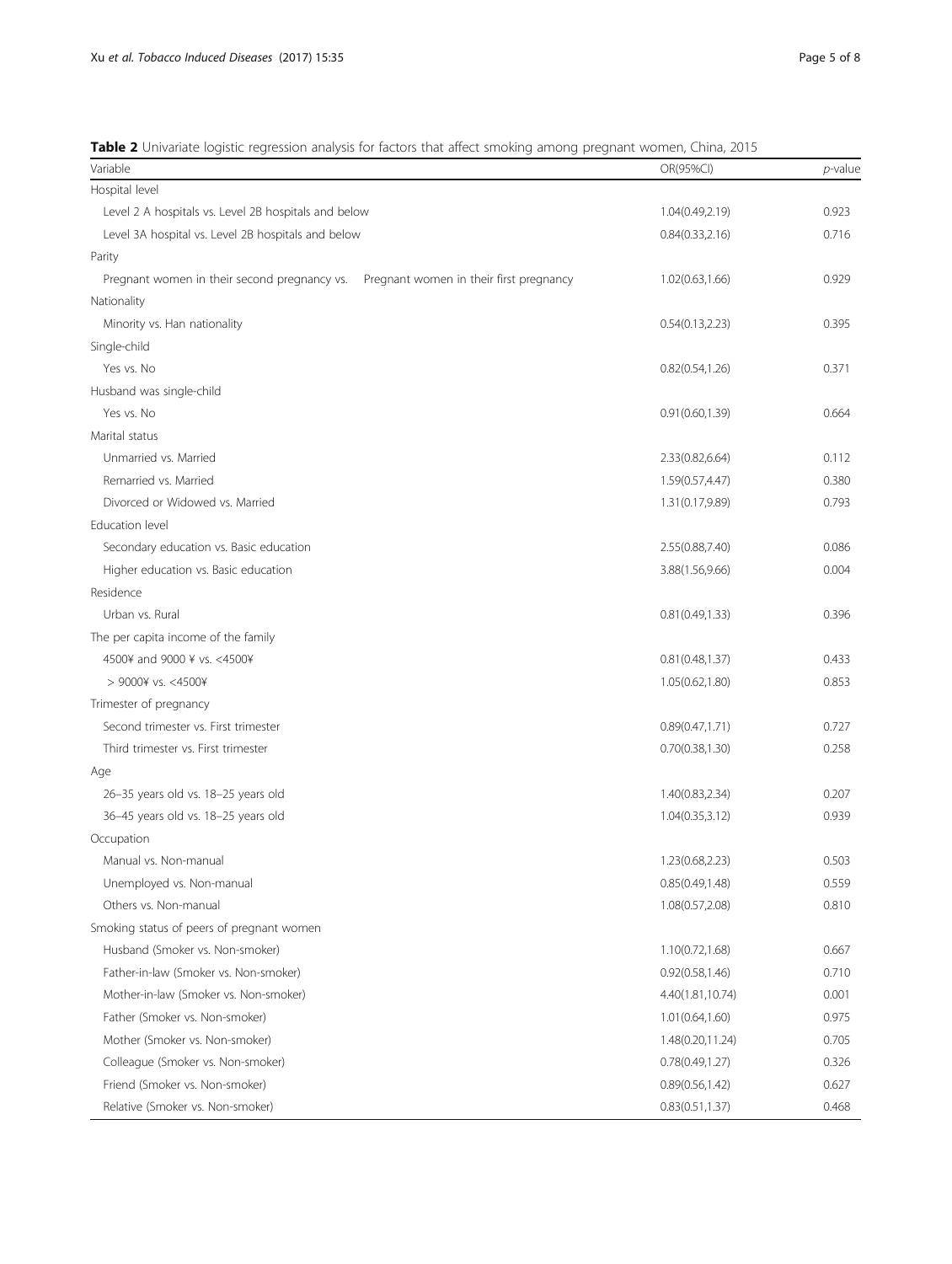<span id="page-5-0"></span>Table 3 Odds ratio (95%CI) for identifying factors that affect smoking among pregnant women, China, 2015

| Parameter                                                                            | OR (95% CI)      | <i>p</i> -value |
|--------------------------------------------------------------------------------------|------------------|-----------------|
| Parity                                                                               |                  |                 |
| Pregnant women in their second pregnancy vs. Pregnant women in their first pregnancy | 1.19(0.73,1.96)  | 0.482           |
| <b>Education level</b>                                                               |                  |                 |
| Secondary education vs. Basic education                                              | 2.69(0.92,7.89)  | 0.071           |
| Higher education vs. Basic education                                                 | 5.17(2.00,13.39) | 0.001           |
| Residence                                                                            |                  |                 |
| Urban vs. Rural                                                                      | 0.55(0.32,0.94)  | 0.028           |
| Smoking status of Husband                                                            |                  |                 |
| Smoker vs. Non-smoker                                                                | 1.12(0.73, 1.73) | 0.606           |
| Smoking status of Father-in-law                                                      |                  |                 |
| Smoker vs. Non-smoker                                                                | 0.88(0.54, 1.42) | 0.598           |
| Smoking status of Mother-in-law                                                      |                  |                 |
| Smoker vs. Non-smoker                                                                | 4.67(1.87,11.70) | 0.001           |

Note: (1) Adjusted OR was adjusted for Parity, Education level, Residence, Smoking status of Husband, Smoking status of Father-in-law, Smoking status of Mother-in-law; (2) Abbreviation: CI confidence intervals, OR: odds ratio

smoking among pregnant women than those in their first pregnancy (OR = 1.19, 95% CI = 0.73, 1.96).

## **Discussion**

The family planning policy of China was introduced in 1979 to slow the population growth rate of the nation. At the end of 2013, "Selective Two-Child Policy" was introduced China's amendment to its 1978 single-child family policy, and it allowed couples nationwide to have a second child if either parent is an only child. Then, on 29 October 2015, the Chinese government announced the "2nd-child policy", fully enabling couples to have two children. This means that more pregnant women and pregnant women in their second pregnancy in the future. Health behavior and health during pregnancy are worthy of attention. Smoking behavior is a critical health issue for pregnant women. This study found that the prevalence of smoking was 3.8%, which was higher than the smoking rate of women in general (2.4%) [[21](#page-7-0)]. Possible reason is that pregnant women in this study of higher education level are more likely to smoke, and 67.8% of participants in this study were in higher education level. Although a study found that first time mothers showed an increased likelihood of smoking cessation during pregnancy [\[12](#page-7-0)], this study found second time mothers were not significantly correlated with low smoking during pregnancy in this study.

This study found that pregnant women of the higher education level (senior college and university or above) were at higher risk of smoking than those of the basic education level. This study is different from the study in Japan, in which the prevalence of smoking was significantly higher among pregnant women with less schooling [[11](#page-7-0)]. Education was different because of the

different social systems and cultures. We hypothesize the possible reason to be that persons with high education level do not necessarily have high health literacy and health knowledge levels. Most Chinese with higher education level focus on their own professional learning, and they may acquire little health literacy and health knowledge. A previous study showed that no statistically significant correlations existed between smoking cognition and behavior among young male smokers in a sample with higher education in China [[22](#page-7-0)]. People with high levels of health literacy are more likely to engage in health-promoting behaviors and therefore have better health [[23\]](#page-7-0). Another possible reason is that most women with higher education level have jobs, and they may be affected by the environment, for example, the male colleague smokers. The reason behind that the high proportion of smoking rate among pregnant women of higher education level remains undetermined, and further research will be needed to probe the reasons.

This study found that compared with rural pregnant women, urban pregnant women were less likely to be current smokers. We hypothesize the possible reason to be that rural pregnant women are more likely to be lack of antenatal care than urban pregnant women. A previous study found that lack of antenatal care in the first trimester was strongly associated with increased risk of smoking during pregnancy [[12\]](#page-7-0). Secondly, smoking culture is widely popular in rural areas, more than half of them live in rural areas in China [[24](#page-7-0)], and smoking prevalence in rural areas was higher than in urban areas [[25\]](#page-7-0). Among current and former smokers, sharing cigarettes in China was a major impediment to smoking cessation [[26](#page-7-0)]. In addition, this may be related to the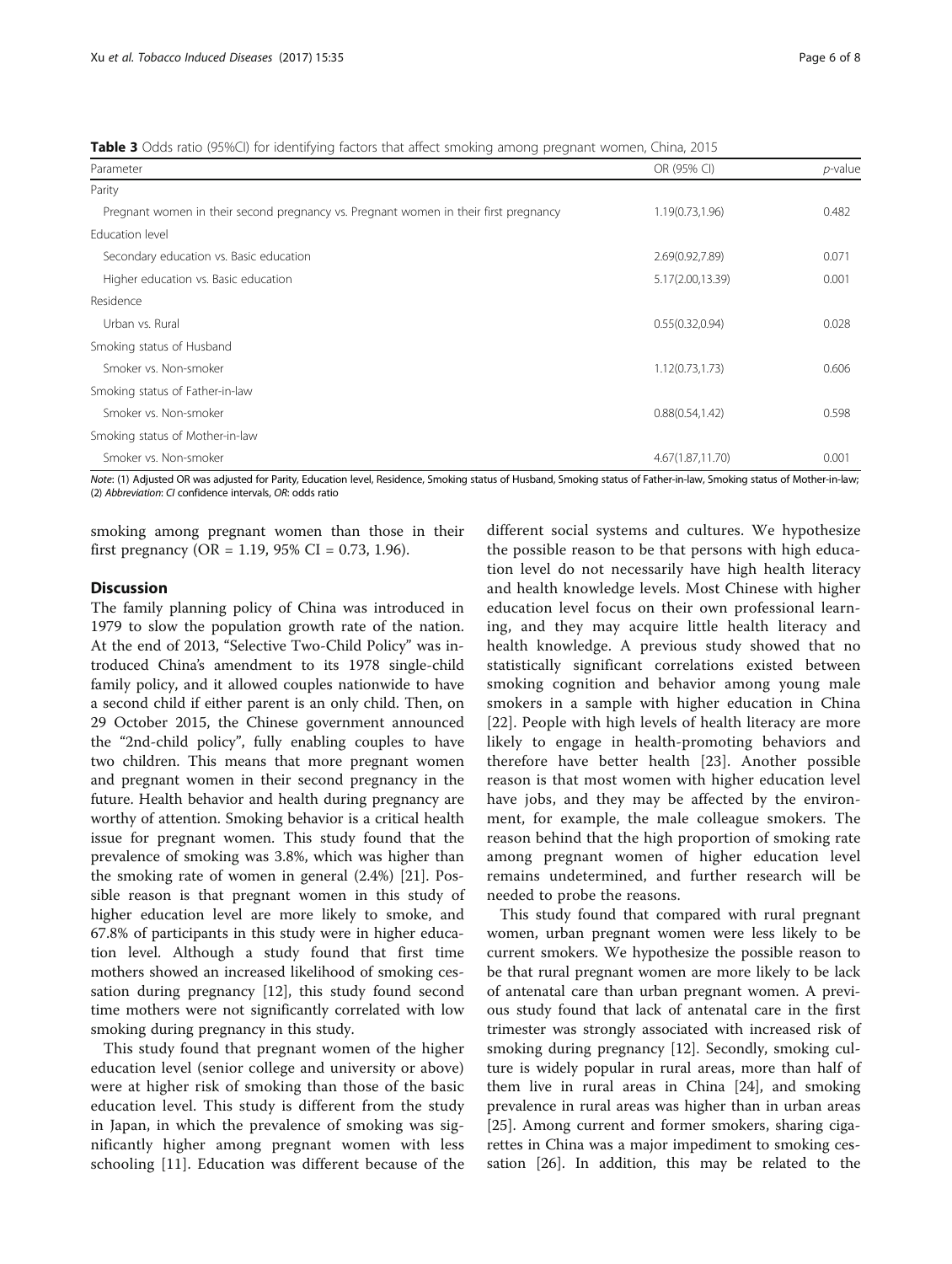difference between rural and urban settings on the maternity care during pregnancy in China, such as maternity care institutions, the quality of hospital, healthrated information and health education. Persons in rural areas have limited access to health education information. Consequently, rural residents have low level of health literacy. A previous survey showed that the scientific literacy level of urban residents in 2015 was 9.72%, which was higher than that of rural residents (2.43%) [[27\]](#page-7-0). Compared with health education activities in urban areas, rural areas have limited health education activities. Thus, pregnant women in rural areas may be unaware of the harm of smoking during pregnancy. Consequently, the active promotion of antismoking education in rural, poverty-stricken, and less developed areas is important. This study may indicate that strengthening the constructions of rural popular science of public service and scientific information is necessary.

This study found that pregnant women whose mothers-in-law smoked were at higher risk of smoking than those whose mothers-in-law did not smoke. However, this study also found that smoking status of husband and smoking status of father-in-law did not significantly with the risk of smoking among pregnant women. Smoking behavior by social network members increases the likelihood of smoking, and this effect appears to generalize to pregnant women in China. We hypothesize the possible reason to be that most women in China live with their husband's family and not with their parents after marriage. Married women may have more contact with their husband's parents. Thus, some behavior or habits of pregnant women are more susceptible to the influence of mothers-in-law. The positions of mothers-in-law in their home are higher in the eyes of pregnant women, thus the impact on pregnant women in terms of smoking. Although the rates of smoking among husbands are high, the influence of peers and husband is small and not statistically significant in China, which is different from that in Western population. Studies found that peer influence (husband, colleagues, and relatives) has a role in the smoking of pregnant woman [[2, 28\]](#page-7-0). Our study found that pregnant women smokers received more pressure from mothers-inlaw than from husbands, fathers-in-law, fathers, mothers, colleagues, friends, and relatives. Proximal factors include peer influence, which is often expressed as peer pressure [[29](#page-7-0)]. The proximal and distal psychological risk factors of smoking behavior and intervention vary based on the cultural context [[28\]](#page-7-0). This study provides some directions and insights for future health education on tobacco control among pregnant women. Health educators not only need to focus on pregnant women but also on mothersin-law of pregnant women in future health education on smoking, especially for pregnant women.

This study has certain limitations. First, cross-sectional survey data reduced the ability to make direct causal inferences, explore whether unmeasured factors may better explain the observed relationships we observed, and determine the direction of causality. Second, the face-toface interview survey may have resulted in information bias. Some smoking respondents may not have answered the questions truthfully. Some smokers may report that they were non-smokers, and this could underestimate the prevalence of smoking among pregnant women. However, all questions in the survey were reviewed by a research panel and the participants in the pilot study. Thus, the questionnaire was less likely to have included items that could be perceived as sensitive by the study participants. Third, our study was not exactly nationally representative. The sample consisted of pregnant women in five regions of China, namely, Chongqing, Chengdu, Zunyi, Liaocheng, and Tianjin. Chongqing, Chengdu, and Zunyi are in south China, whereas Liaocheng and Tianjin are in north China. Fourth, we did not compare the effect of different numbers of smokers in the three groups (colleagues, friends, and relatives) on smoking pregnant women in this study because calculating the number of smokers in the three groups is very difficult.

### Conclusions

Most of smoking women quit smoking after they became pregnant. Tailored intervention program to reduce smoking in pregnant women should focus on pregnant women with higher education level, from rural areas, and whose mothers-in-law smoke. Health education workers need to consider these factors fully in future planning to help pregnant women smokers quit smoking. These findings have implications for the WHO recommendations on prevention and management of tobacco use in pregnancy, especially for China.

#### Acknowledgements

We thank team members for their support and contributions to this study.

#### Funding

This project was supported by the Medjaden Academy & Research Foundation for Young Scientists (Grant No. MJR20150047). This study was also funded by the Summer Social Practice Project of School of Public Health and Management, Chongqing Medical University.

#### Availability of data and materials

The datasets used and/or analysed during the current study are available from the corresponding author on reasonable request.

#### Authors' contributions

XLX contributed to the study design, collect the data, data analysis, data interpretation, and drafting of the manuscript. YSR, LLW, MS and YZ participated in the design of the study, and helped draft the manuscript. SL collected the data, and helped draft the manuscript. JJG contributed to the interpretation of study results and helped draft the manuscript. All authors have seen and approved of the final version of the manuscript.